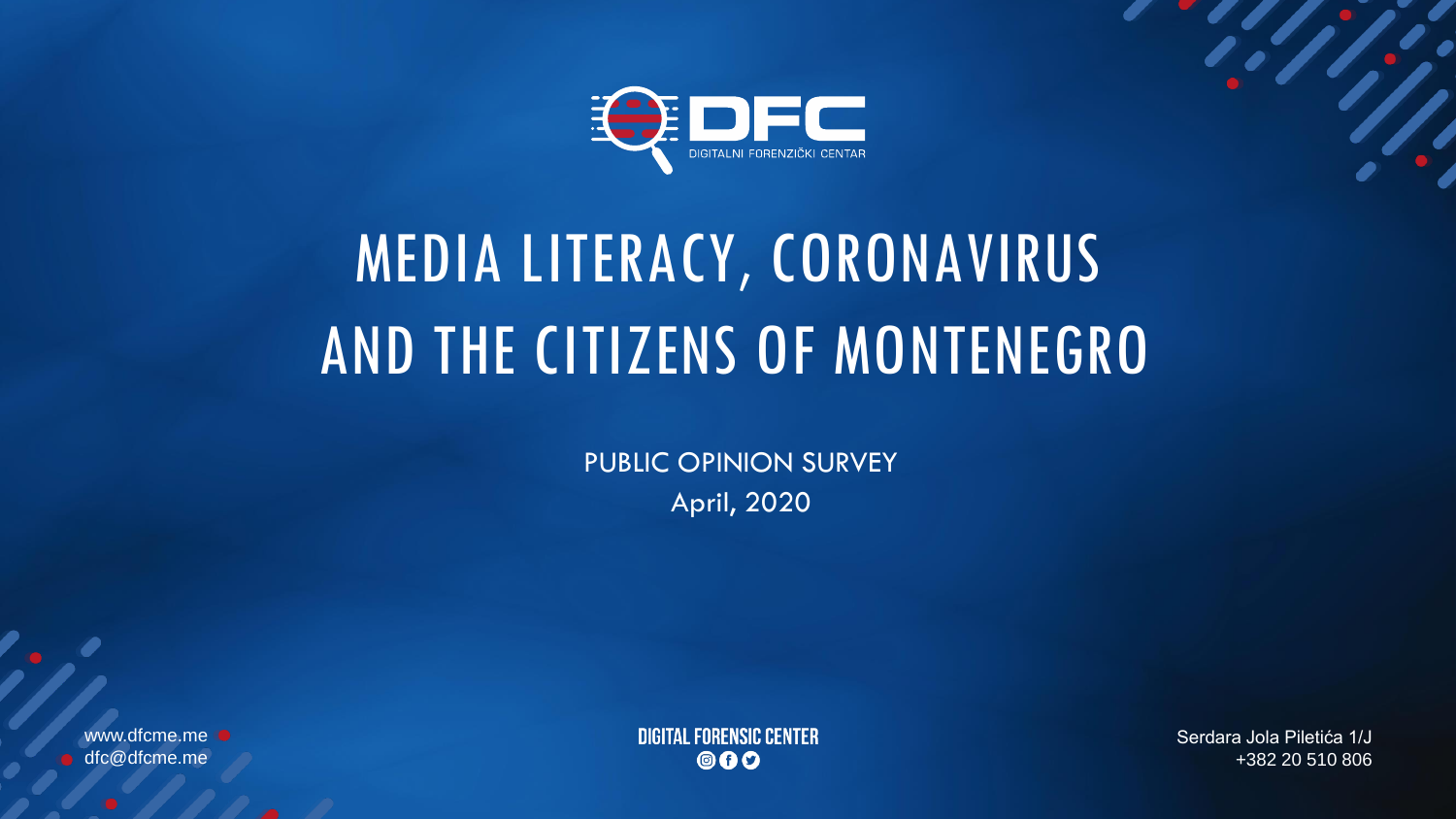## About the research:

- In order to estimate the attitudes and opinions of the citizens of Montenegro when it comes to their critical view on media content available on a daily basis, the Digital Forensic Center conducted quantitative field research of the public opinion.
- The research was conducted on a representative sample of 1,054 adult citizens. The representative sample is defined as a random three-stage stratified sampling. The sampling evaluation is based on the available data from the 2011 census and evaluations on the population demographic characteristics from 2019. The sample is representative according to sociodemographic criteria – region, settlement type, sex, and age.
- The research was conducted in the period between February 19 and March 20, 2020. "Face-toface" survey lasted 15 minutes on average. For the purpose of this research, the questionnaire was made and it encompasses 4 units: media usage; trust in media and information quality; fake news and disinformation; responsibility, and information control.
- The margin of error for the cases with incidence 50% equals  $+/- 3.0\%$
- After the field research, a descriptive online indicative research was done, in order to estimate the media usage and the extent to which the citizens are informed on the COVID-19 epidemic.

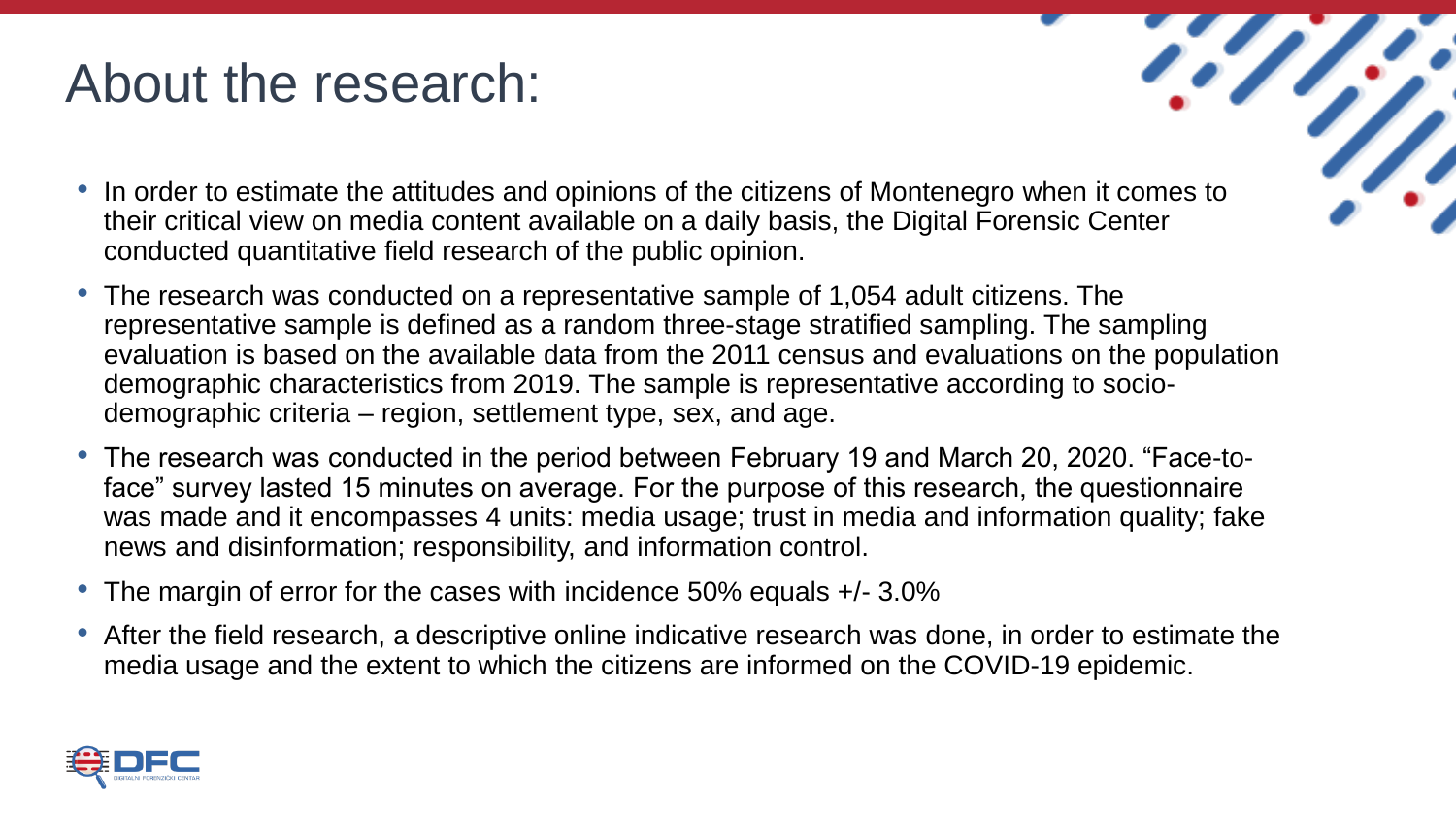

# MEDIA USAGE

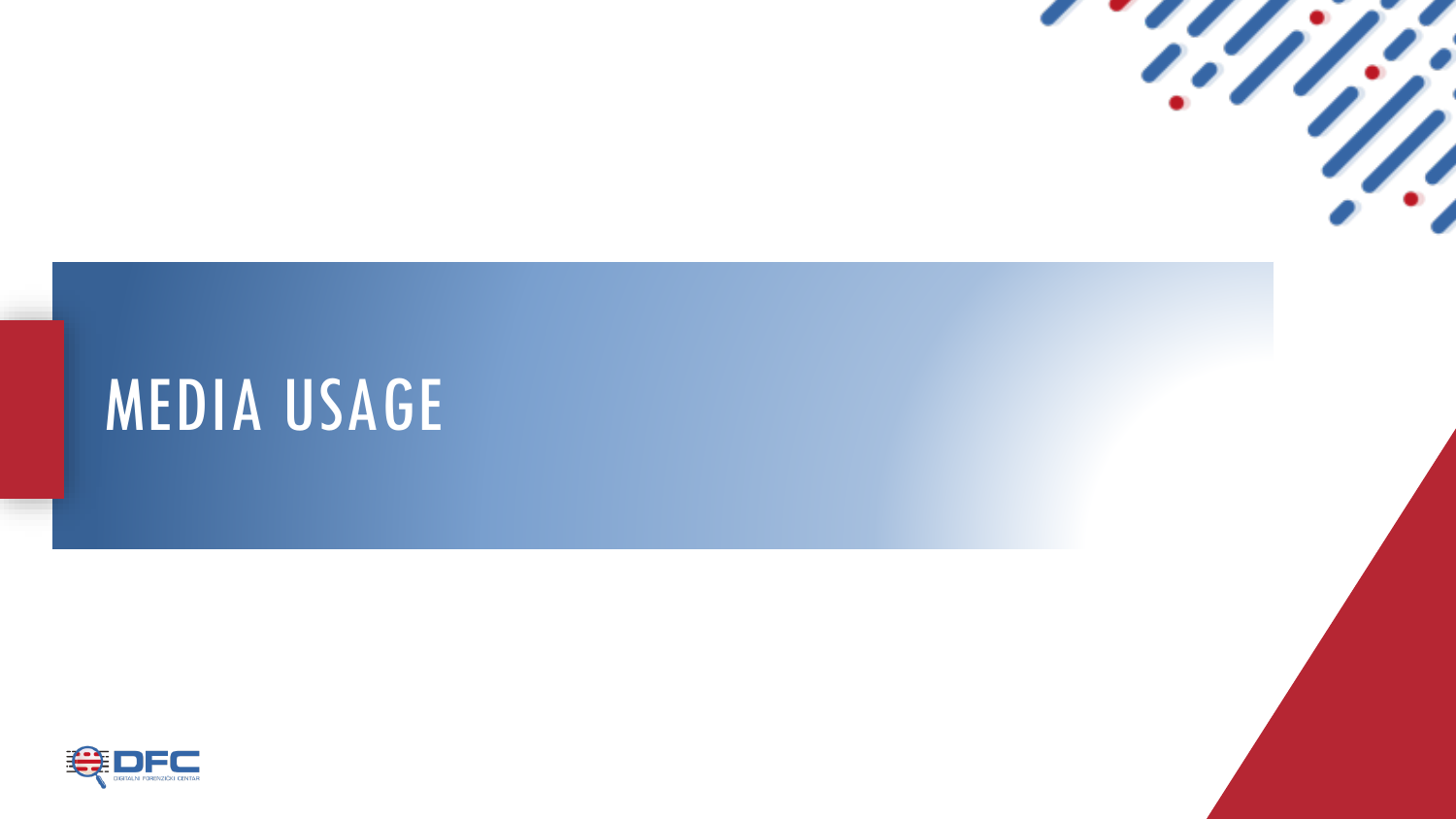HOW OFTEN DO YOU USE THE FOLLOWING MEDIA?

 $\overline{\phantom{a}}$ 

| How often do you<br>use:           | <b>TV</b> | Radio | Daily press | <b>News portals</b> | Social media | YouTube | Other internet<br>sources |
|------------------------------------|-----------|-------|-------------|---------------------|--------------|---------|---------------------------|
| On a daily basis                   | 76.6      | 32.9  | 23.2        | 42.7                | 50.9         | 41.6    | 36.9                      |
| Several times a week               | 15.0      | 32.6  | 20.6        | 22.5                | 13.8         | 22.2    | 24.8                      |
| Once a week                        | 3.0       | 6.4   | 9.5         | 5.9                 | 1.8          | 4.2     | 4.2                       |
| Several times a month              | 2.9       | 7.8   | 10.2        | 5.8                 | 4.6          | 6.4     | 7.8                       |
| Once a month or less               | 1.2       | 6.8   | 13.8        | 3.8                 | 3.7          | 4.8     | 5.9                       |
| <b>Never</b>                       | 0.8       | 10.8  | 20.5        | 14.2                | 18.0         | 15.4    | 11.9                      |
| Do not have access to the<br>media | 0.2       | 0.8   | 0.3         | 3.0                 | 5.0          | 3.3     | 2.2                       |
| <b>Cannot estimate</b>             | 0.3       | 0.4   | 0.6         | 0.6                 | 0.2          | 0.3     | 2.1                       |
| No answer                          | 0.1       | 1.5   | 1.3         | 1.5                 | 2.2          | 1.9     | 4.2                       |
| Total                              | 100       | 100   | 100         | 100                 | 100          | 100     | 100                       |

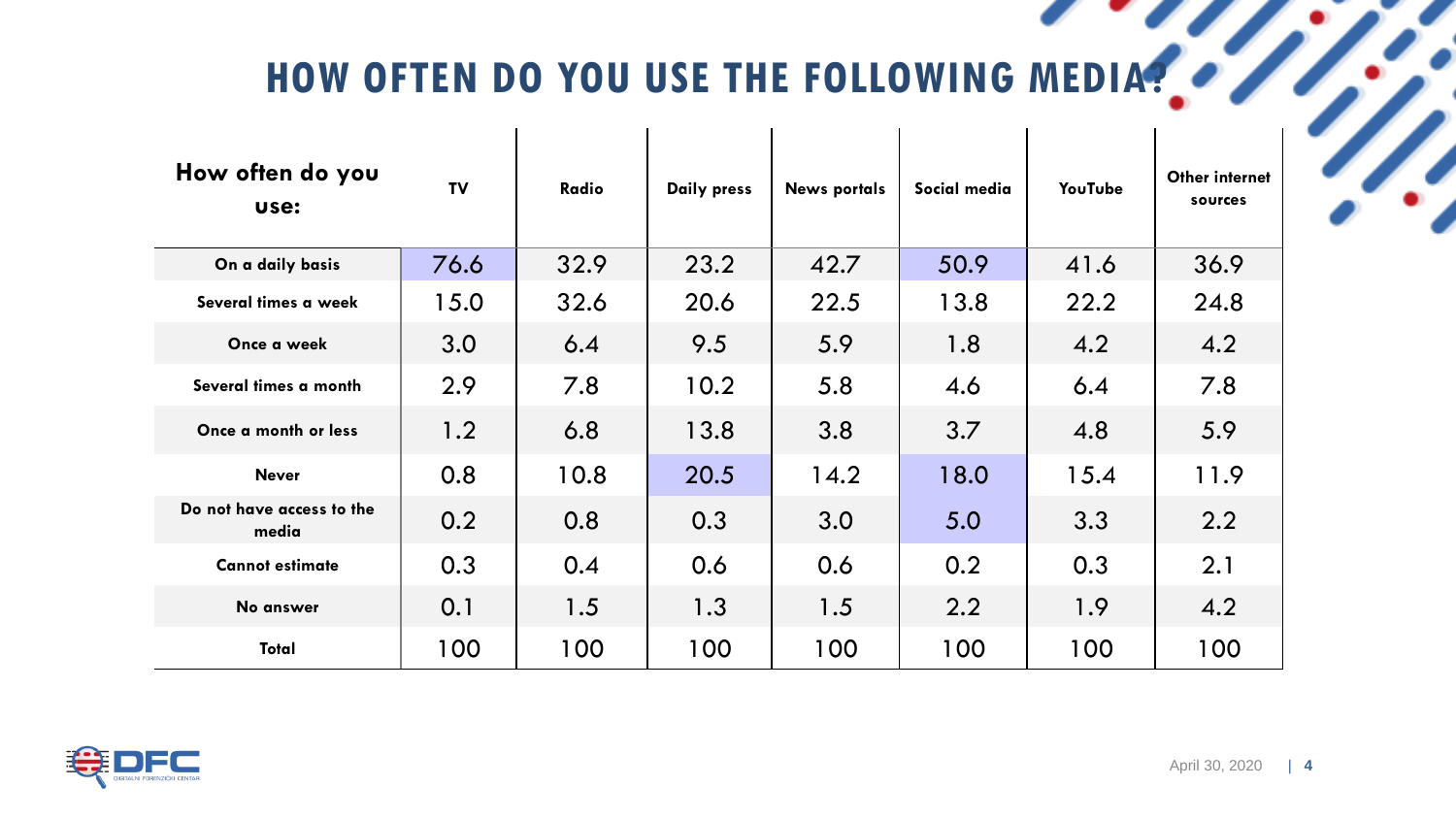#### **WHICH ONLINE MEDIA DO YOU USE MOST OFTEN WHEN LOOKING FOR THE CONTENT THAT INTERESTS YOU THE MOST?**



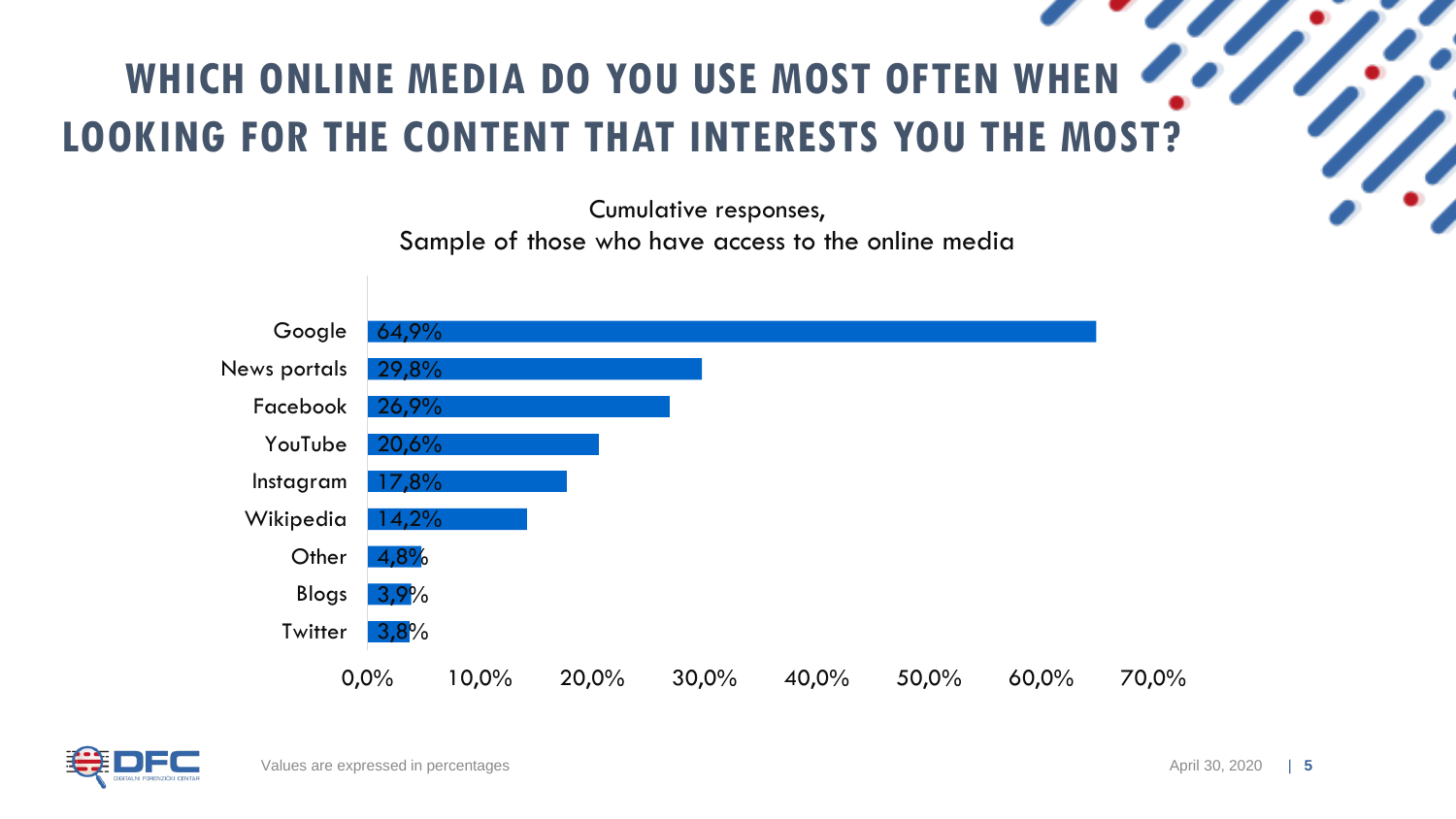

# TRUST IN MEDIA AND QUALITY OF MEDIA REPORTING

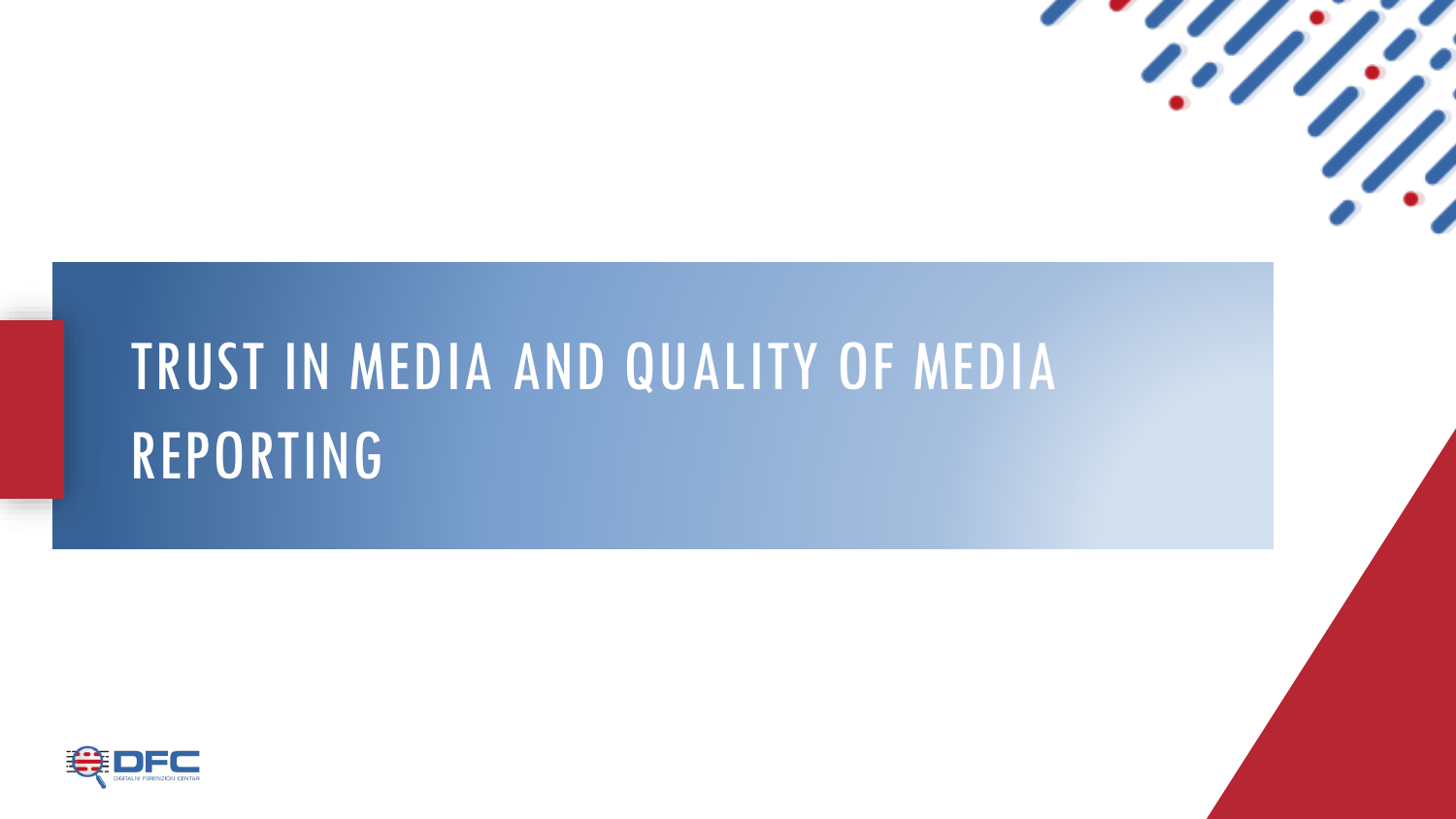## **TO WHAT EXTENT DO YOU TRUST THE FOLLOWING MEDIA IN MONTENEGRO?**

Mostly + Completely trust; Total sample



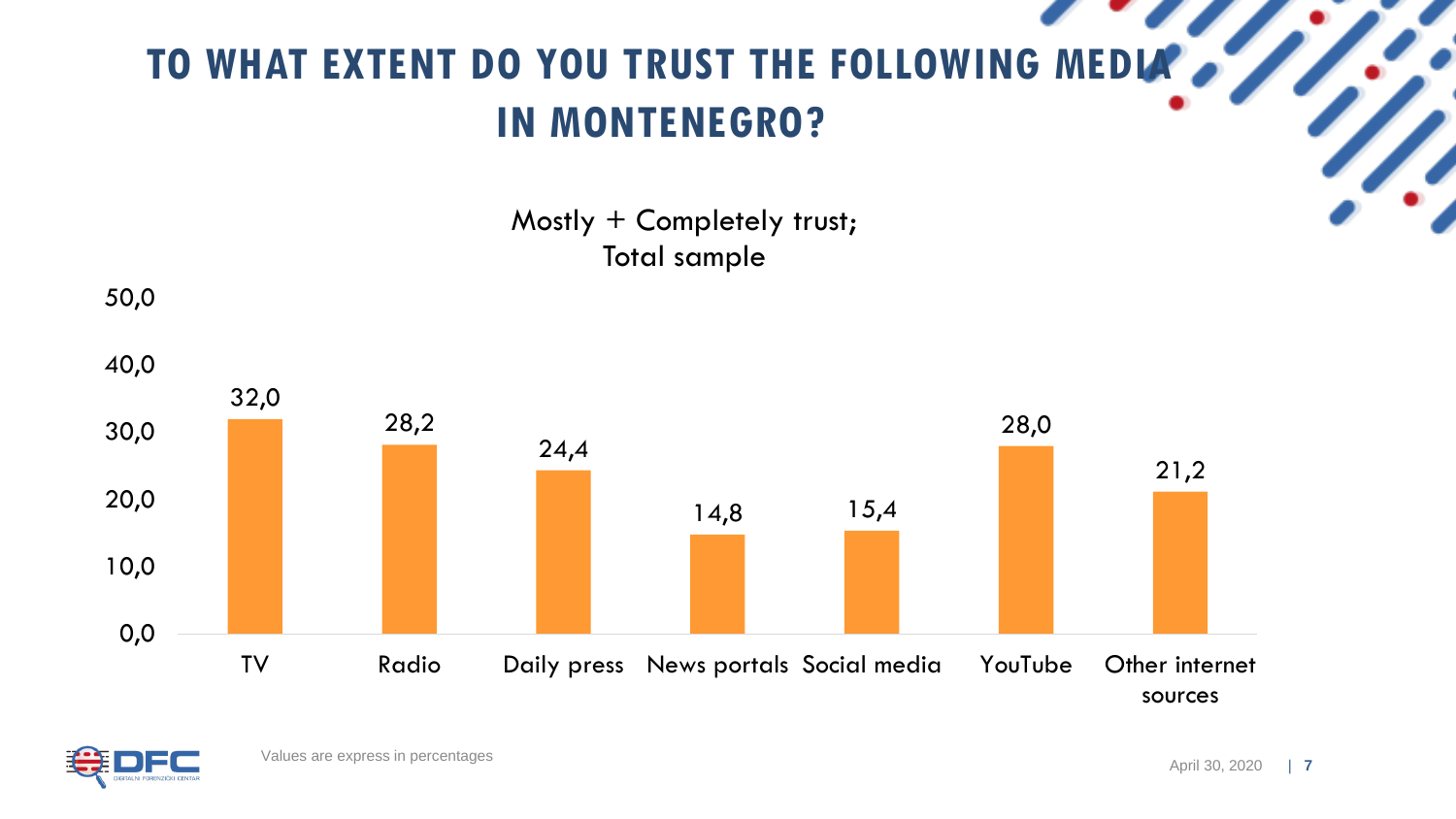## **IN YOUR OPINION, TO WHAT EXTENT DO THE MONTENEGRIN MEDIA REPORT OBJECTIVELY AND PROFESSIONALLY, FOLLOWING THE CODE OF ETHICS?**



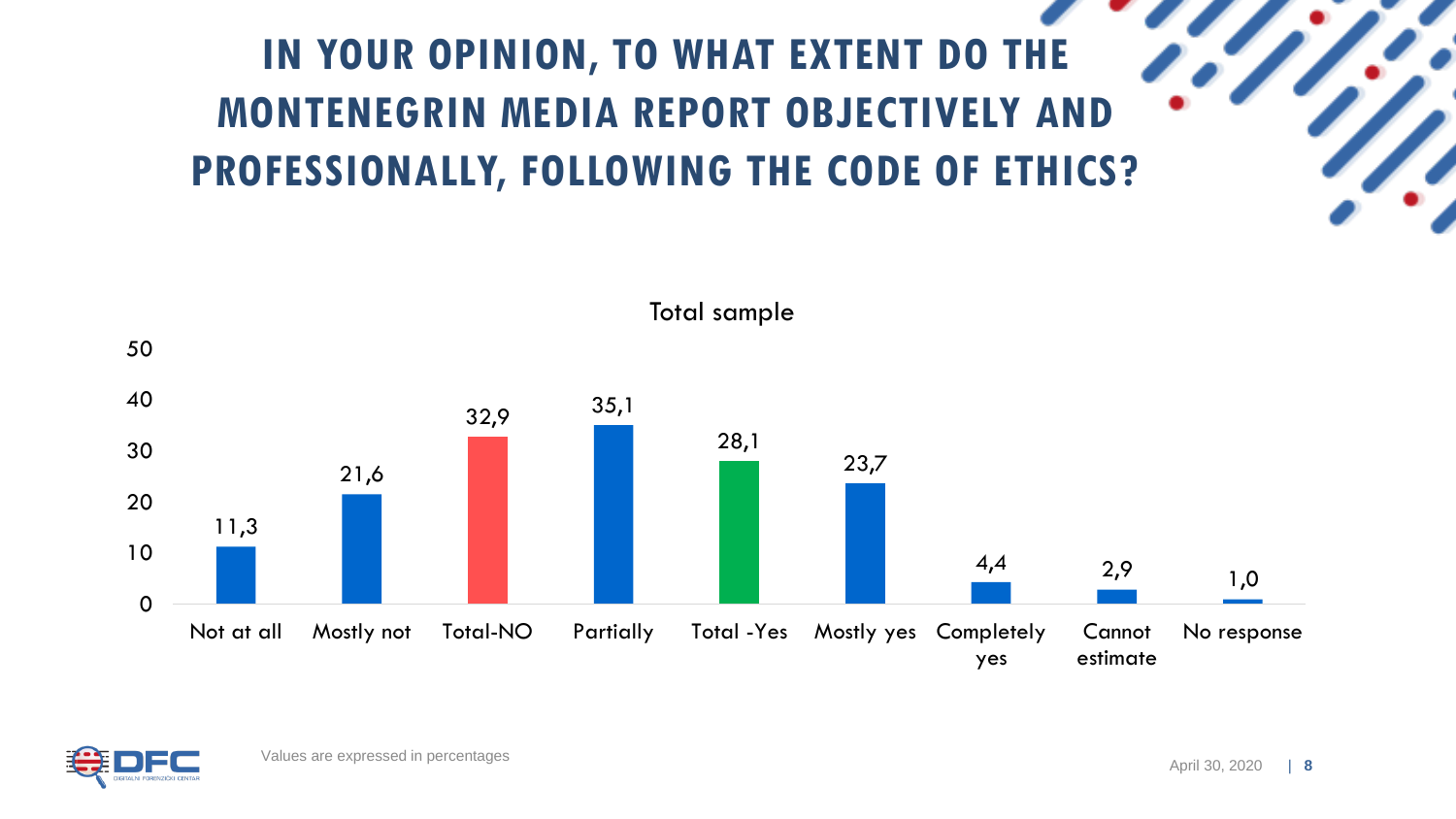





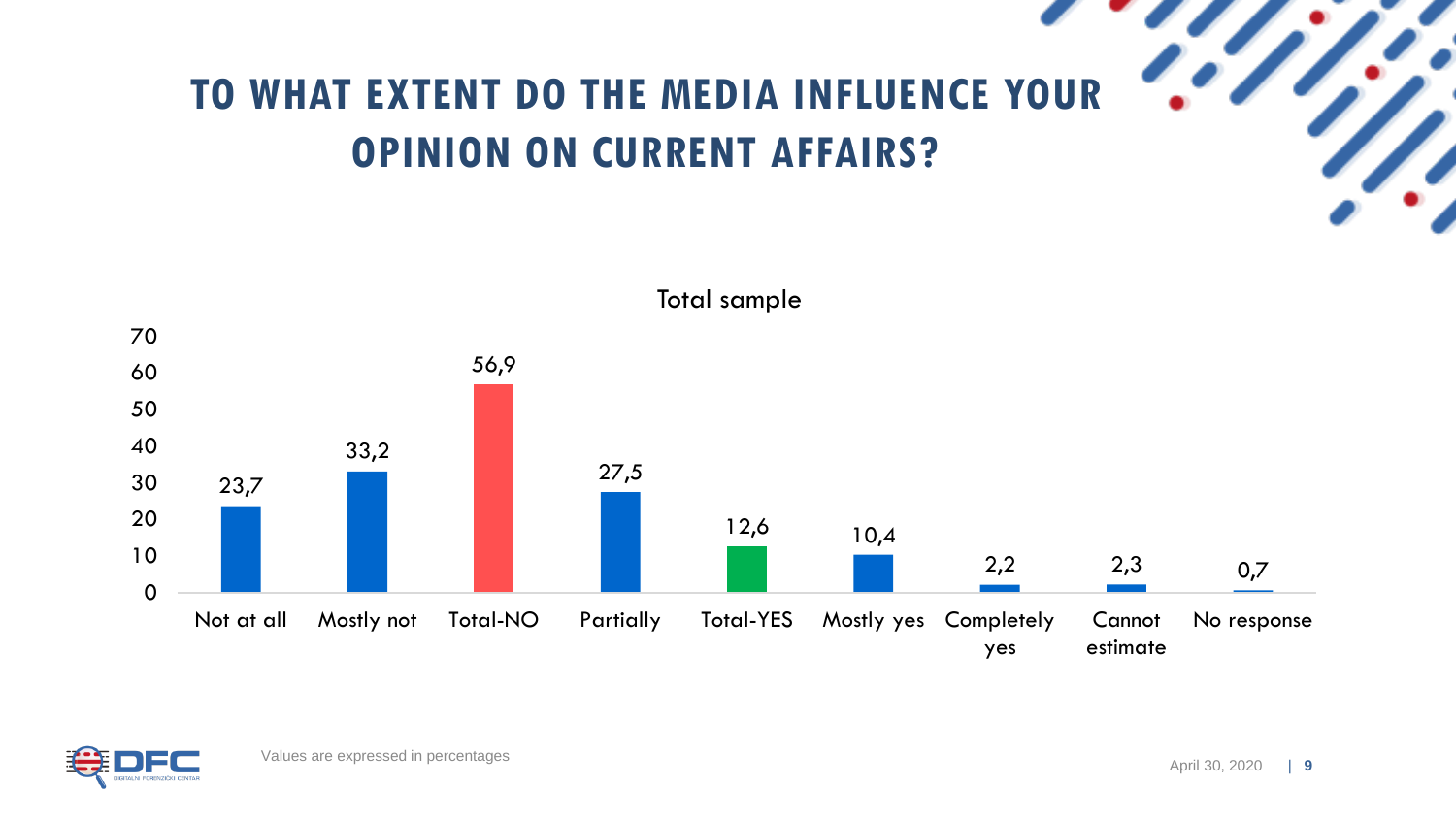#### **HOW OFTEN DO THE MEDIA INFLUENCE THE CHANGE OF THE COURSE OF EVENTS?**



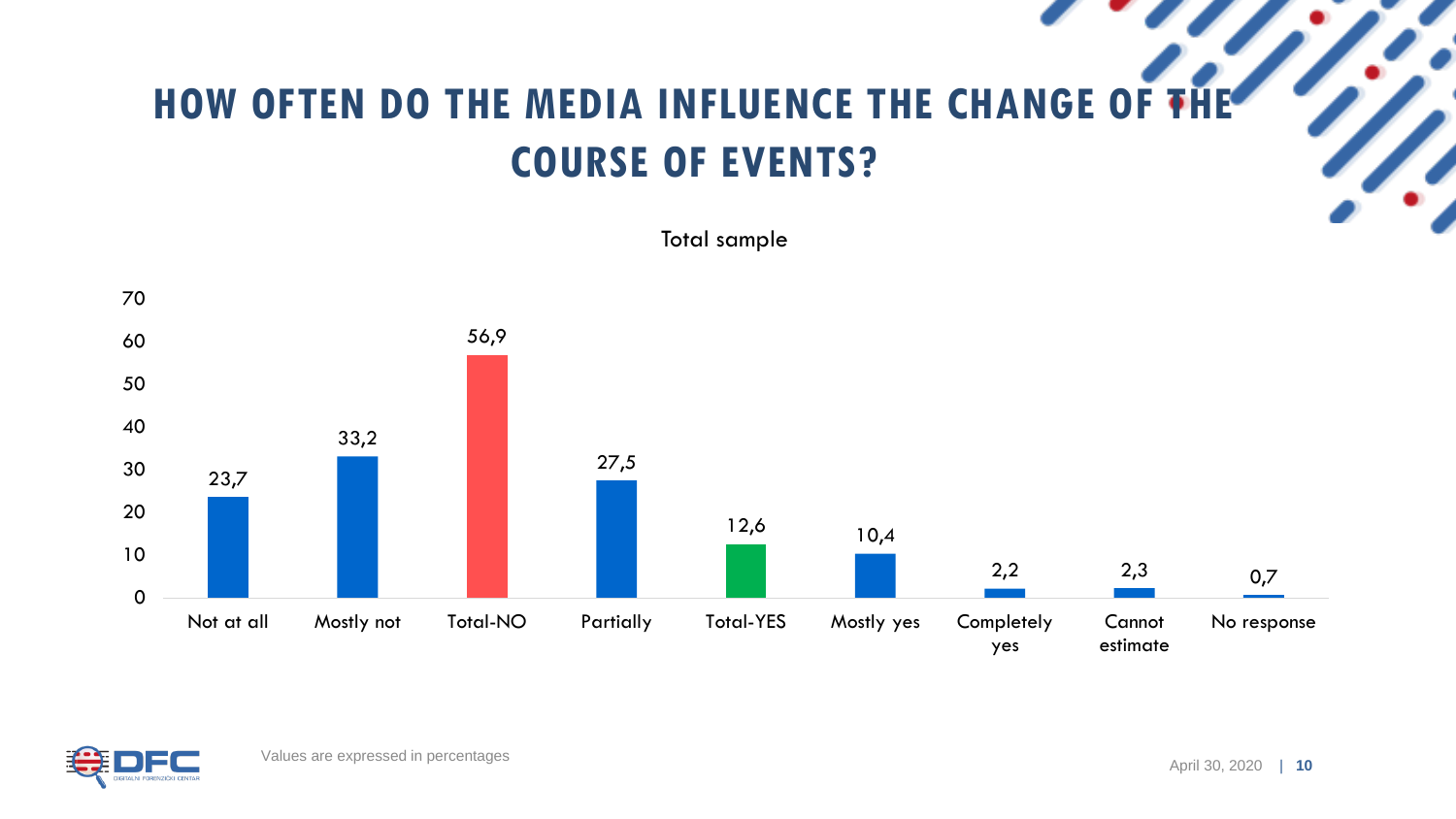## WHICH OF THE FOLLOWING WAYS WOULD YOU USE **TO CHECK THE TRUTHFULNESS OF THE INFORMATION FOUND IN THE MEDIA?**



Cumulative responses, Total sample

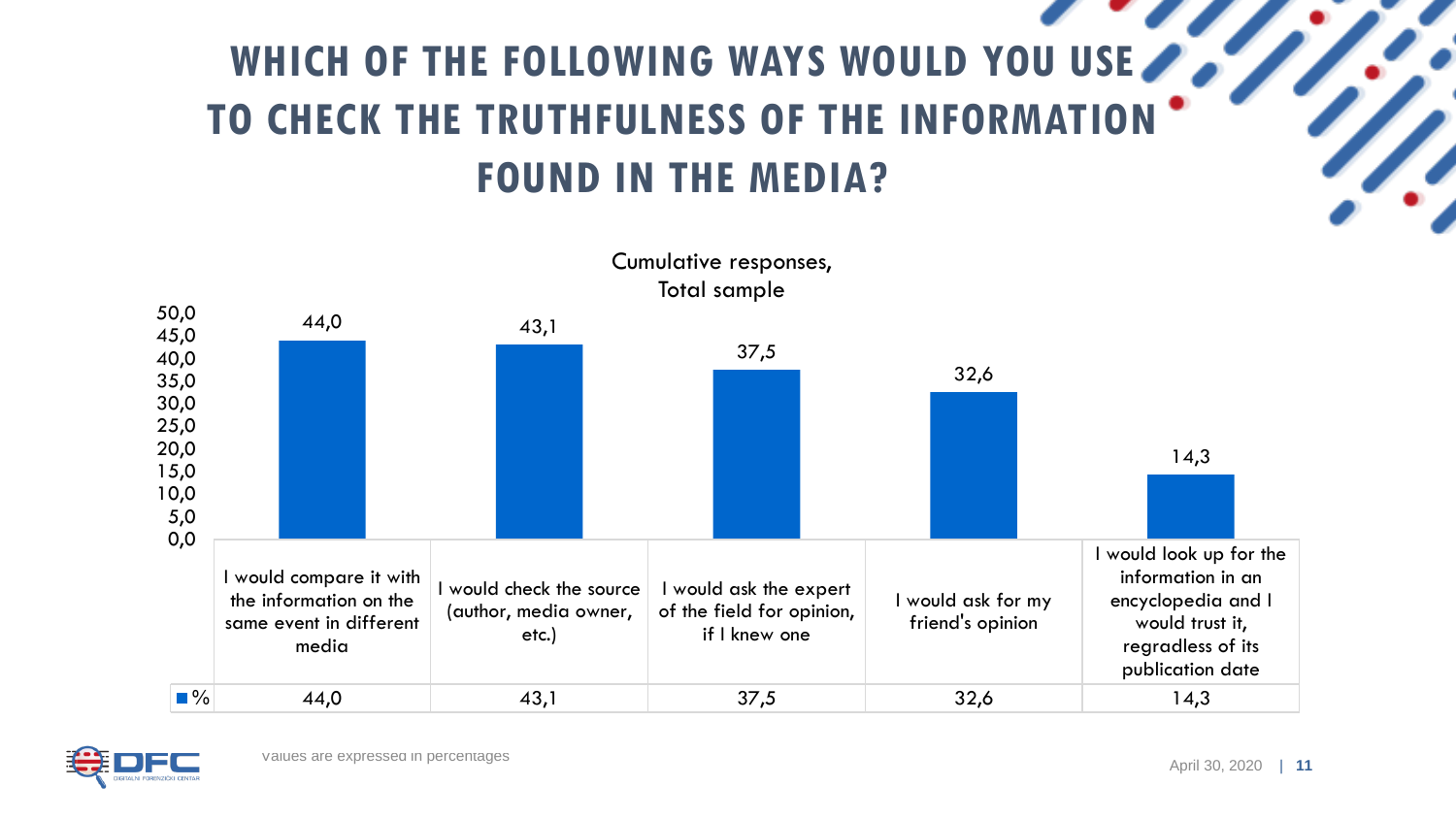# **HOW OFTEN DO YOU FOLLOW THE NEWS ON THE 2000 CORONAVIRUS EPIDEMIC IN MONTENEGRO?**



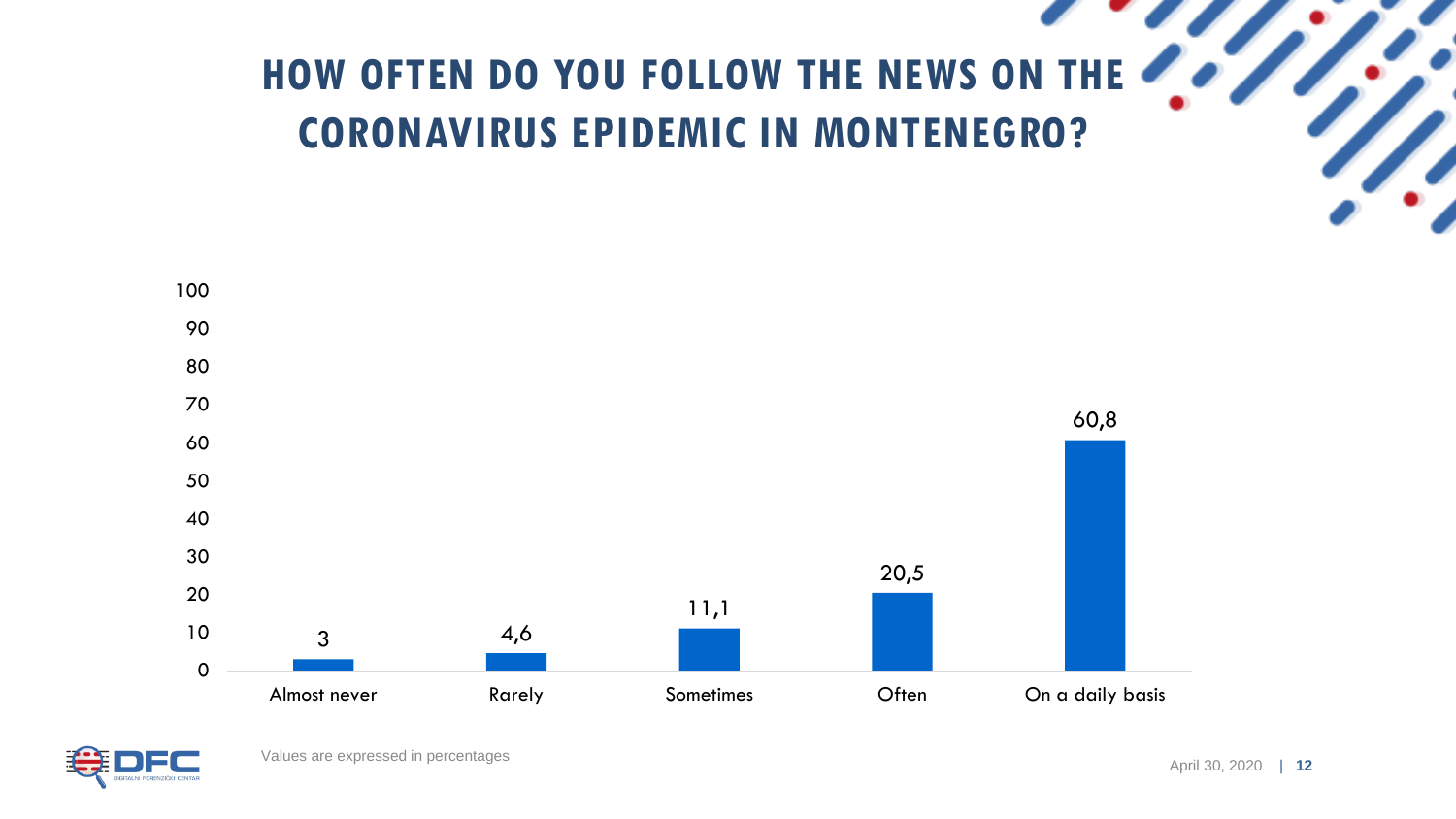# TO WHAT EXTENT DO YOU TRUST THE MONTENEGRIN **MEDIA WHEN REPORTING ON CORONAVIRUS?**



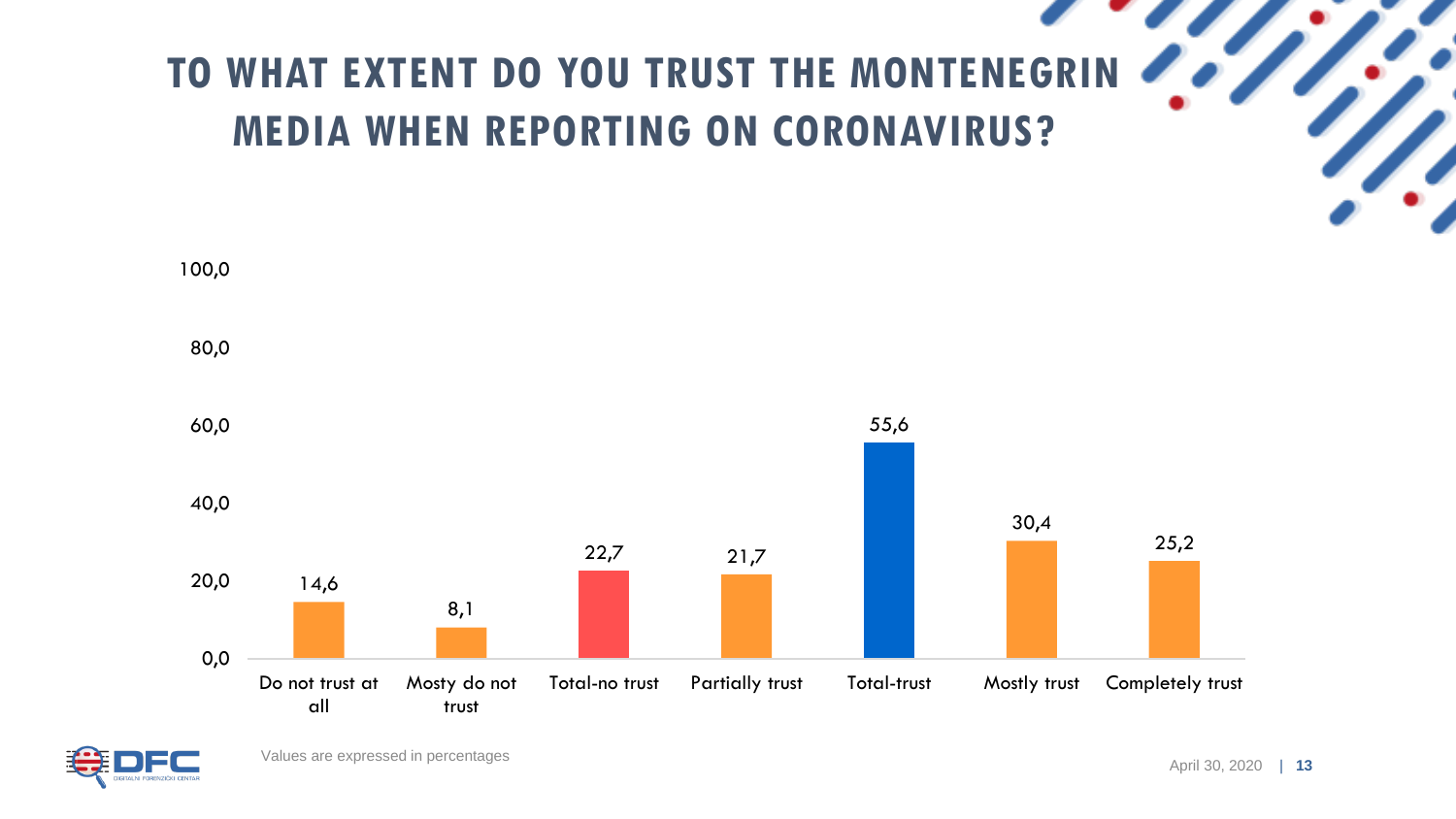## WHAT ARE THE MEANS YOU USE MOST OFTEN TO GET **INFORMED ABOUT THE CORONAVIRUS EPIDEMIC IN MONTENEGRO?**



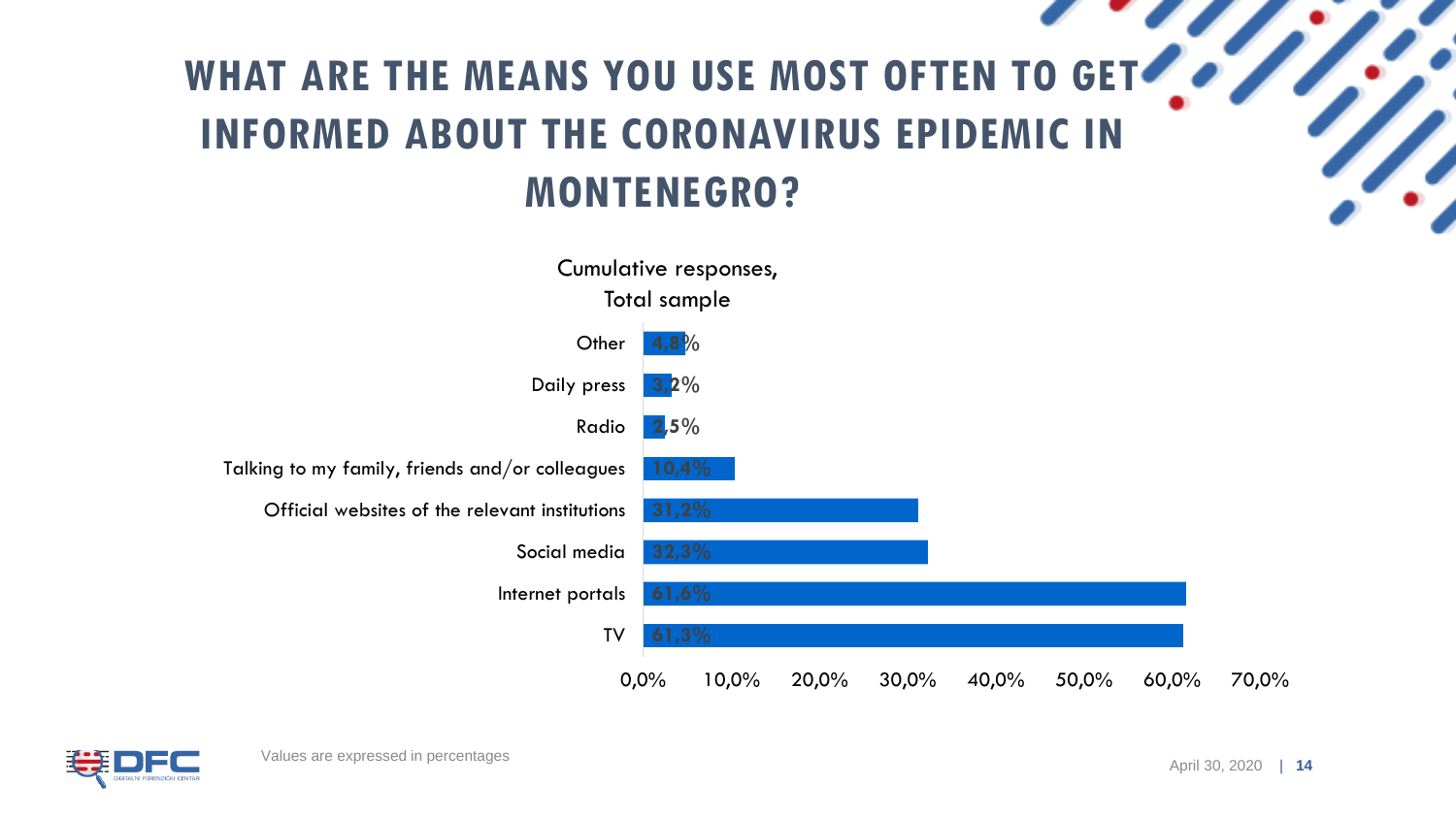# WHAT OF THE FOLLOWING TVs DO YOU TRUST **THE MOST, WHEN IT COMES TO GETTING INFORMED ABOUT CORONAVIRUS?**



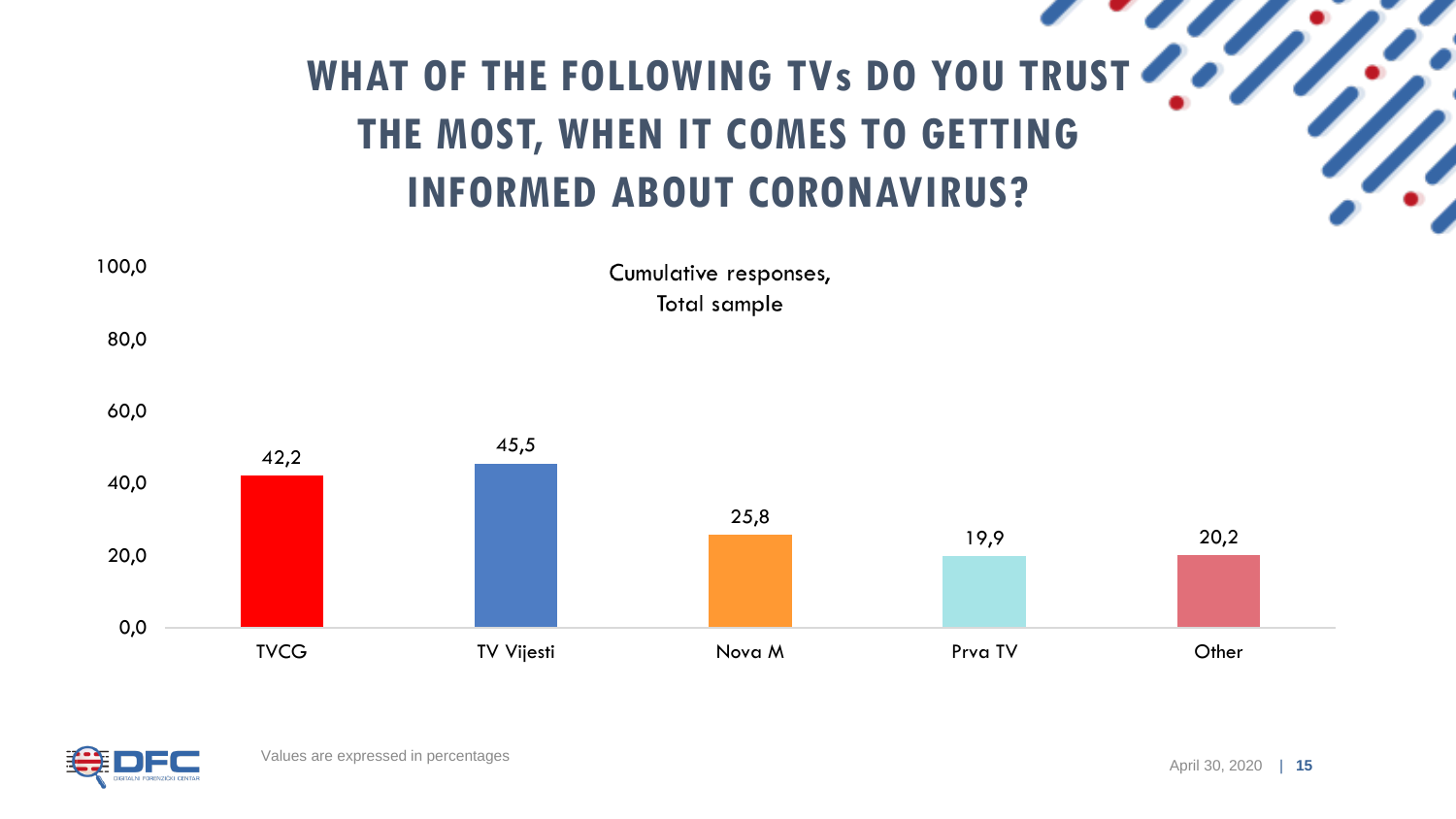## **WHAT OF THE FOLLOWING NEWS PORTALS DO YOU TRUST THE MOST, WHEN IT COMES TO GETTING INFORMED ABOUT CORONAVIRUS??**



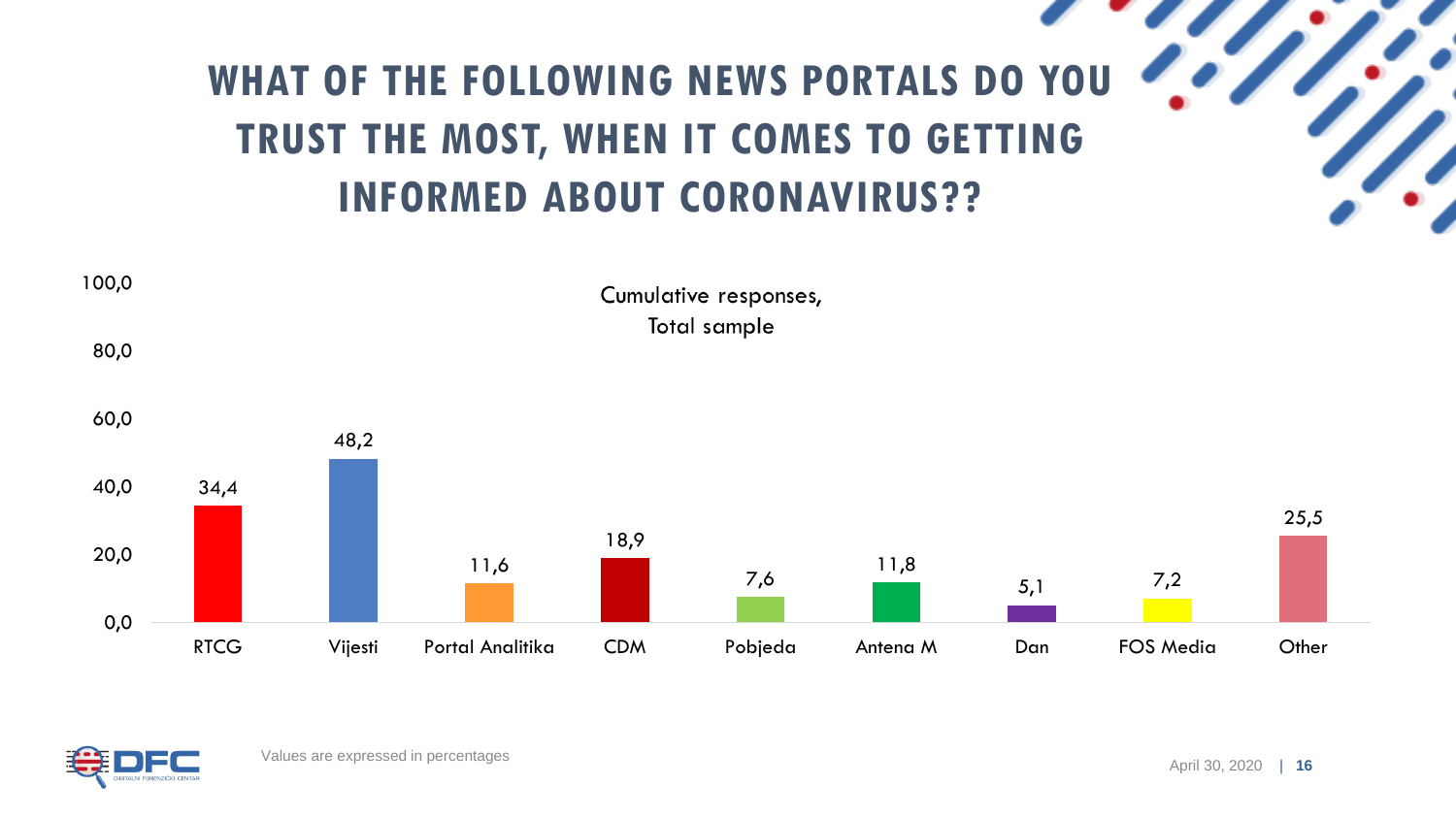

## FAKE NEWS AND DISINFORMATION

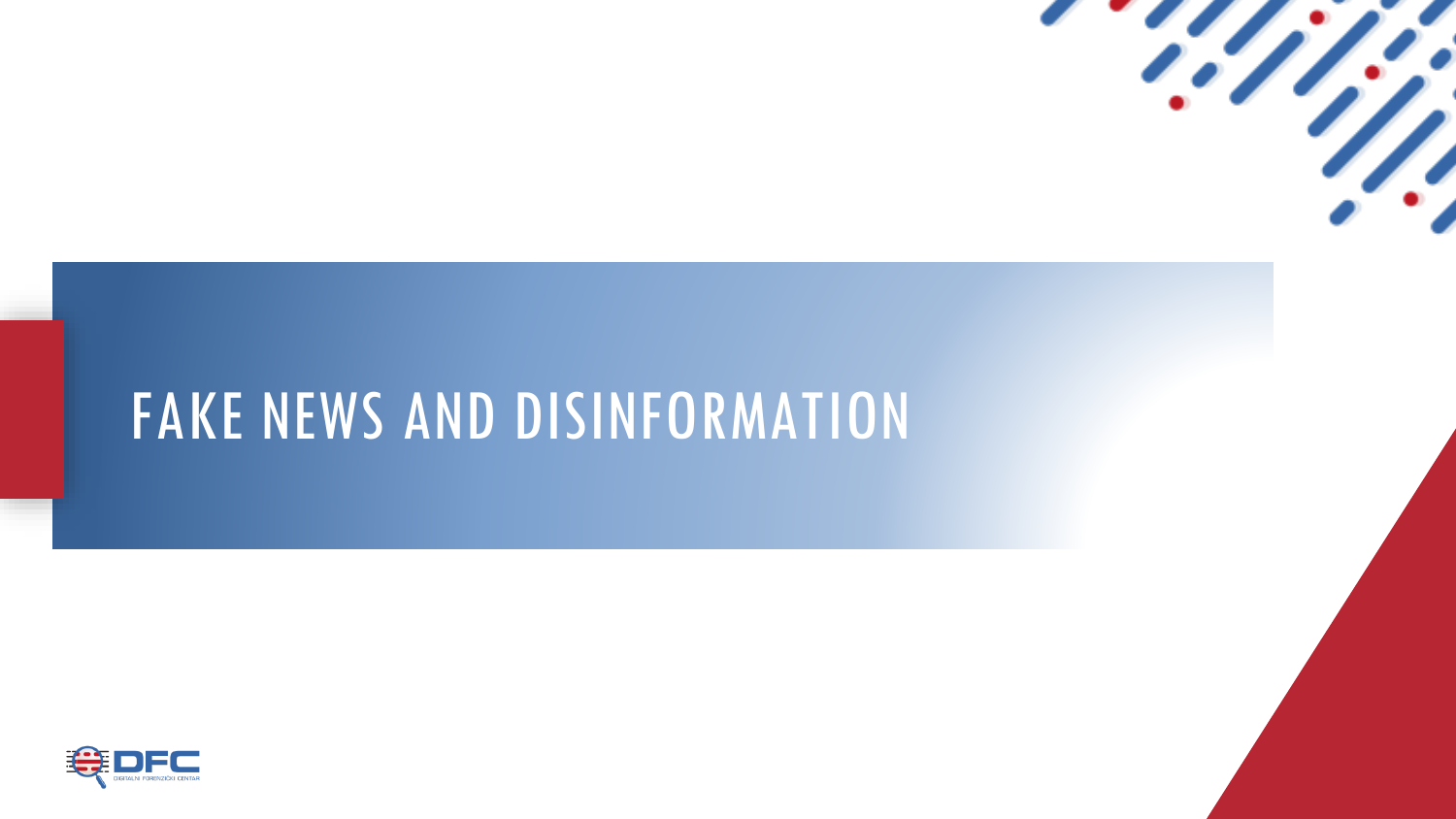

#### **HAVE YOU EVER HEARD OF FAKE NEWS AND DISINFORMATION?**



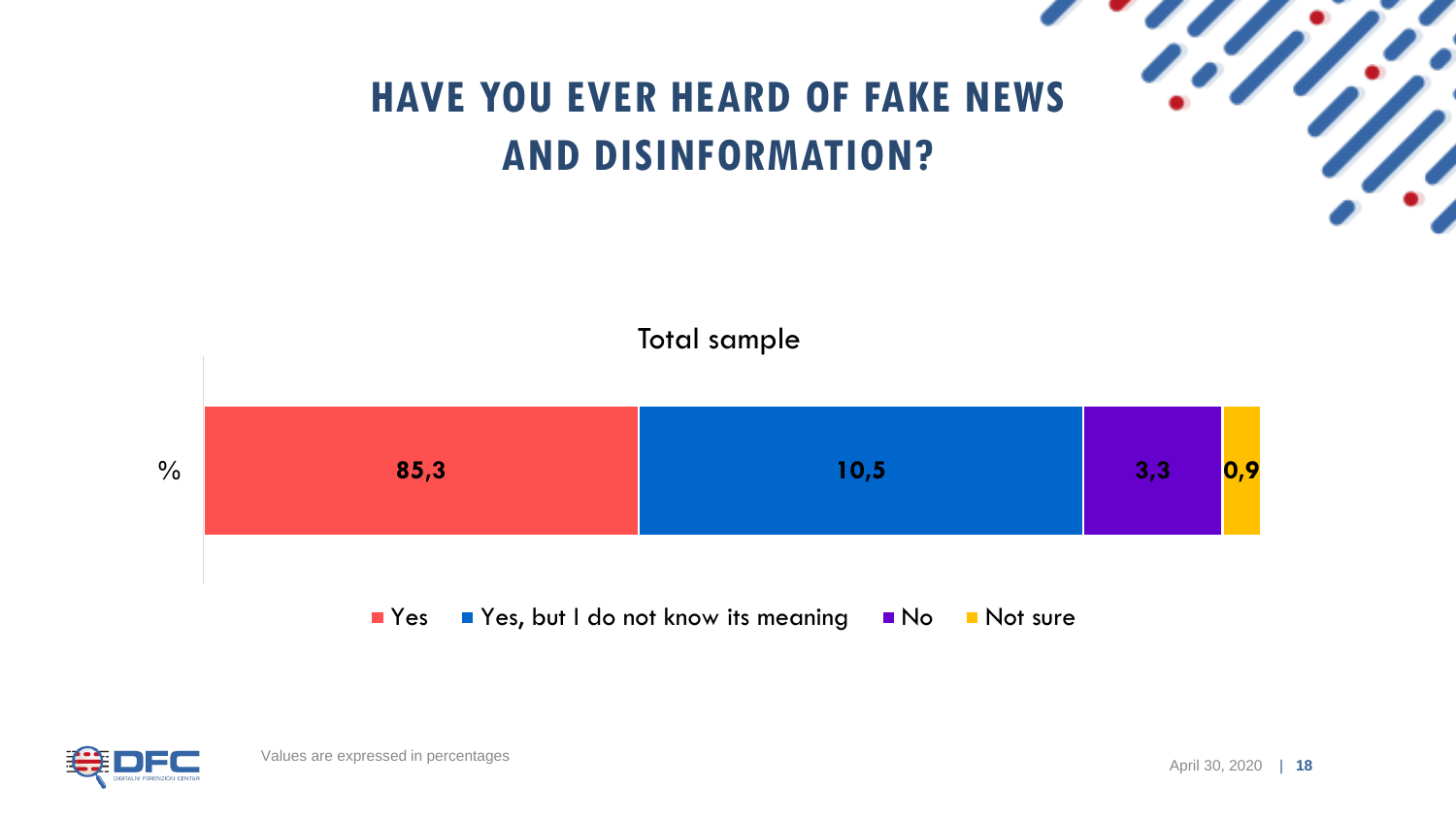

#### **HAVE YOU EVER NOTICED FAKE NEWS?**



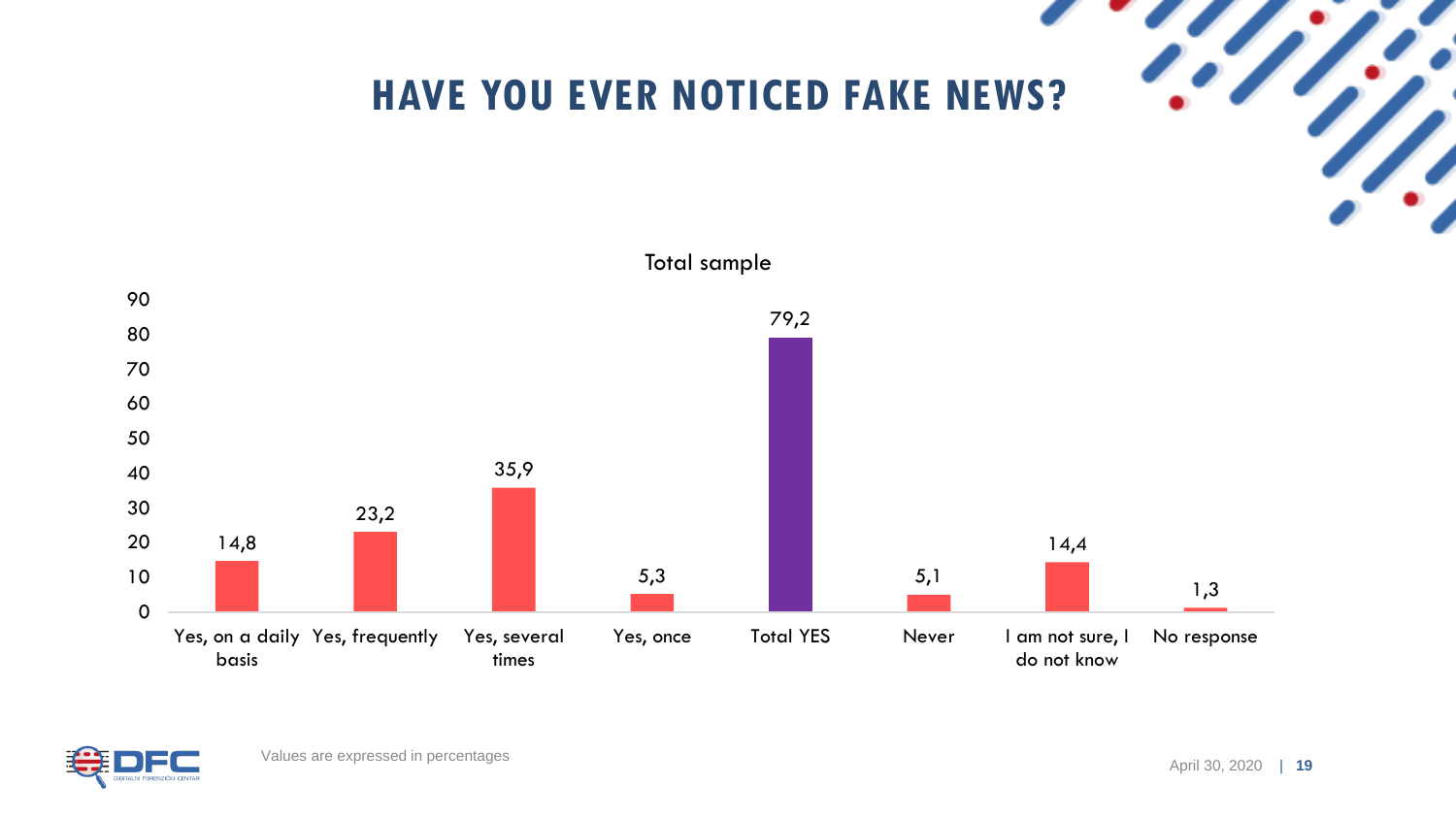

#### **IF YES, WHERE DO YOU FIND FAKE NEWS MOST OFTEN:**



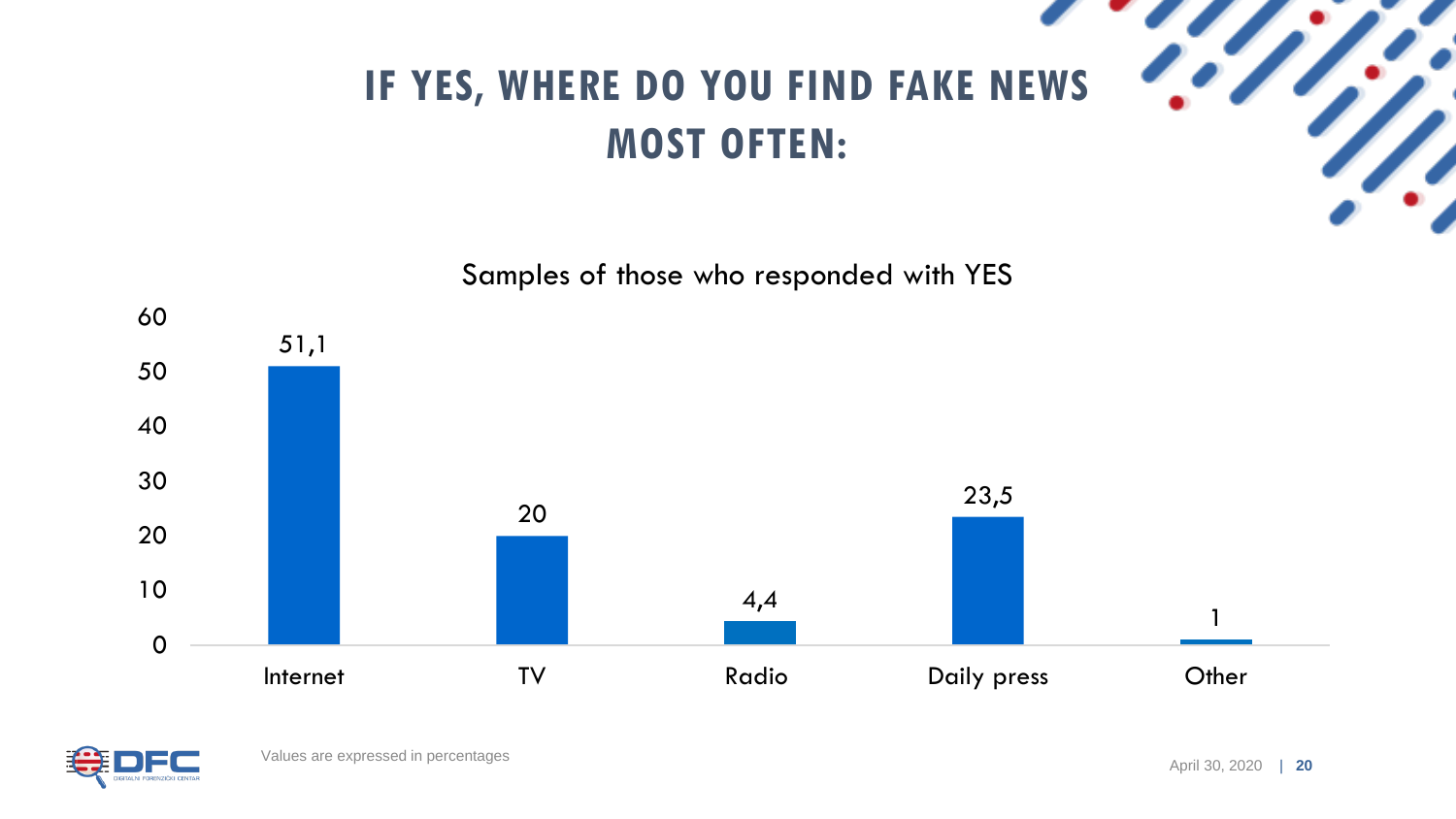### **IF YOU WERE TO FIND FAKE NEWS ON SOCIAL MEDIA, WHAT OF THE FOLLOWING WOULD YOU DO?**

#### Cumulative responses, Total sample



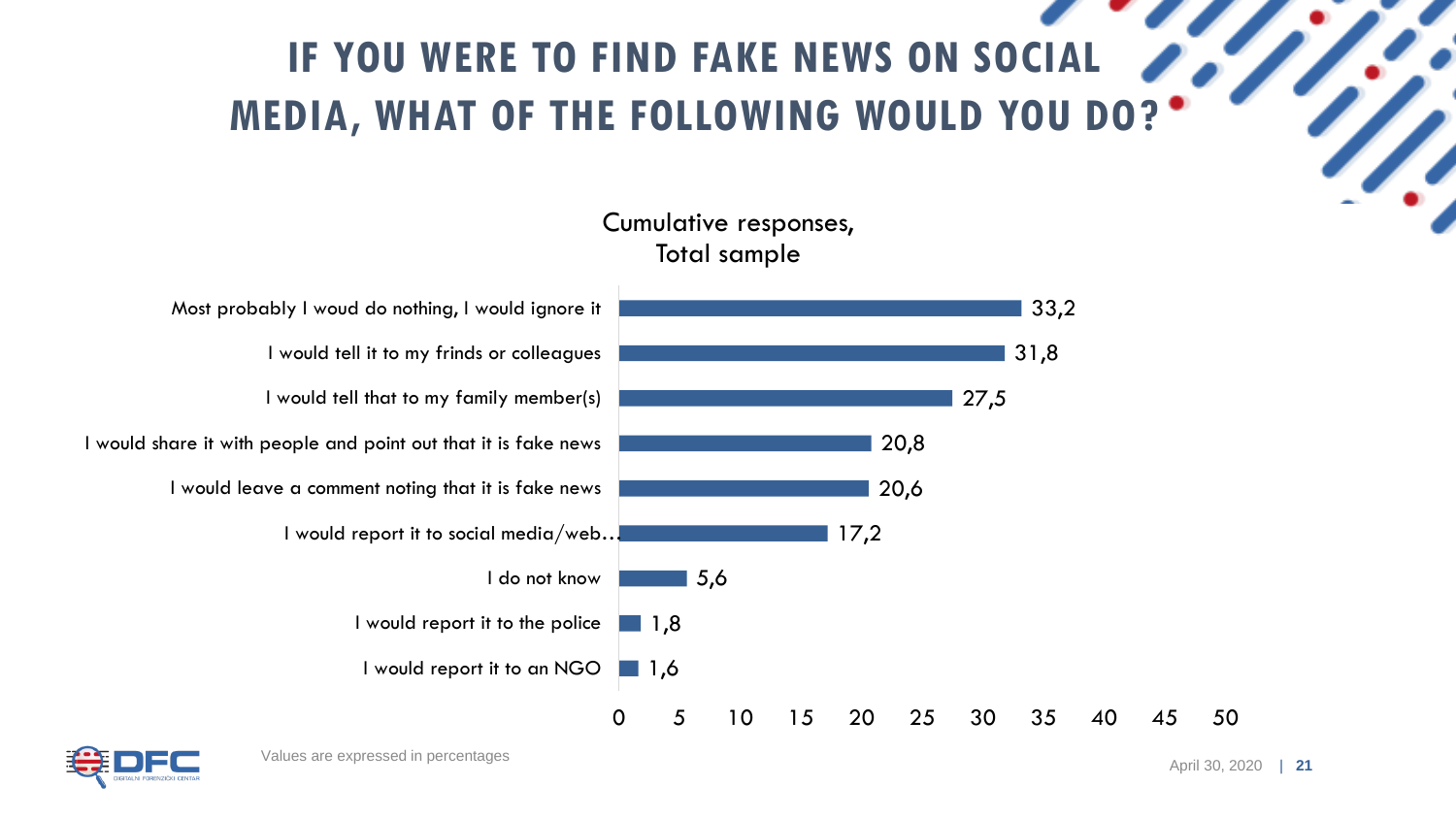

#### **HAVE YOU NOTICED ANY FAKE NEWS OR DISINFORMATION ON CORONAVIRUS?**



**No** 

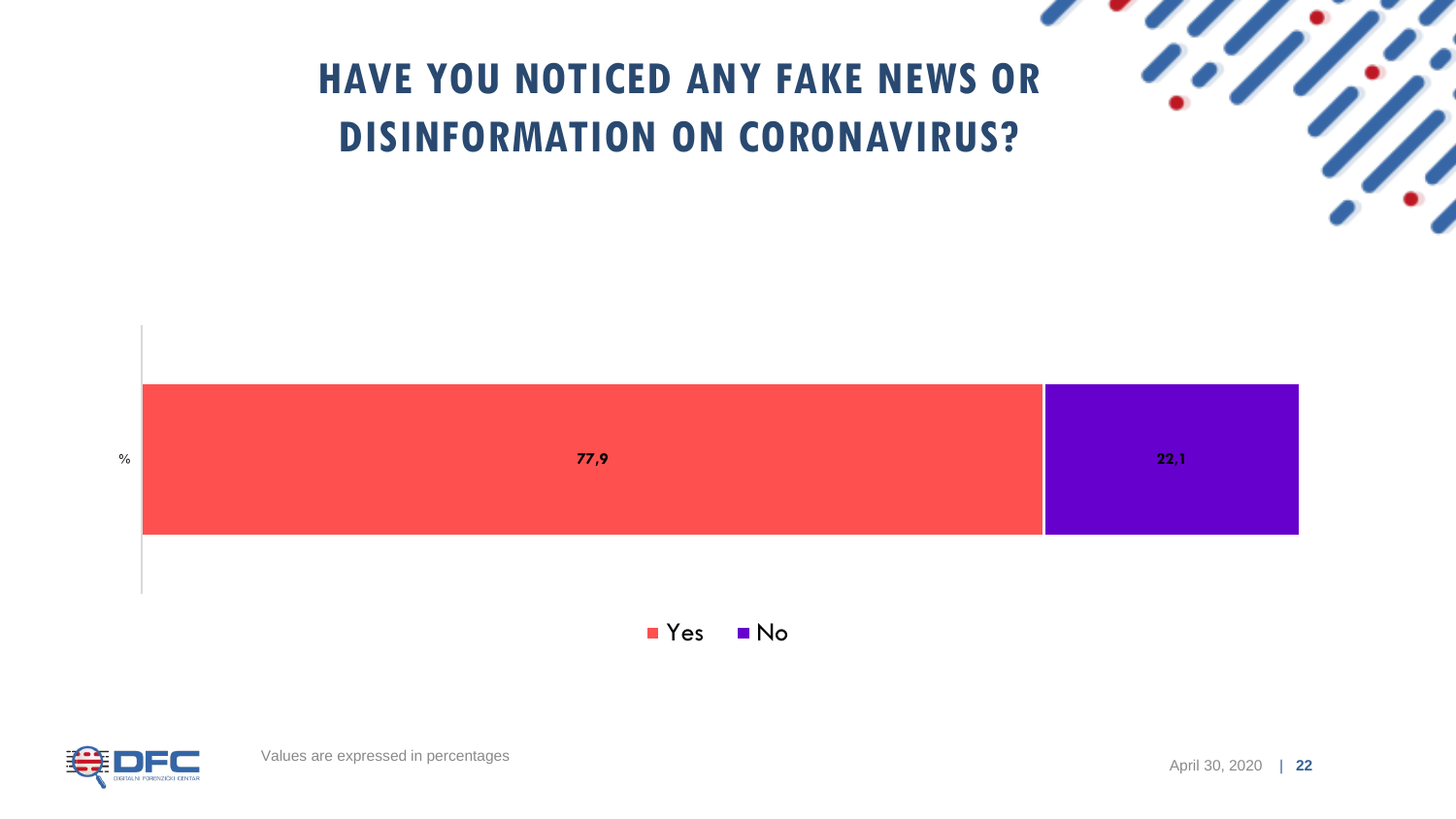# **IF YES, WHERE DO YOU FIND FAKE NEWS ON 2007 CORONAVIRUS MOST OFTEN?**



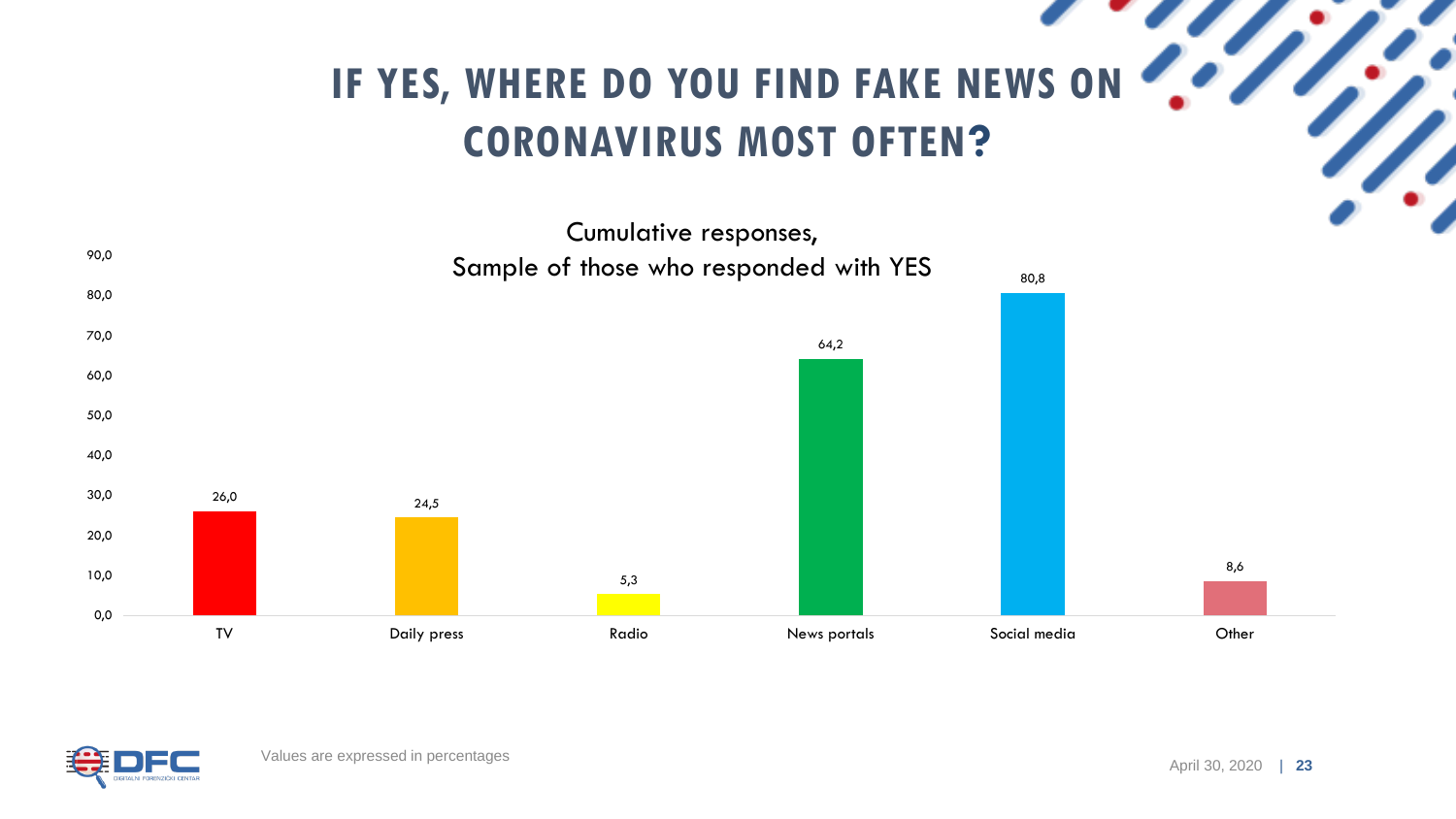## WHAT MEANS DO YOU USE TO VERIFY THE **AND THE AND RE TRUTHFULNESS OF THE INFORMATION ON CORONAVIRUS?**

Cumulative responses, Total sample



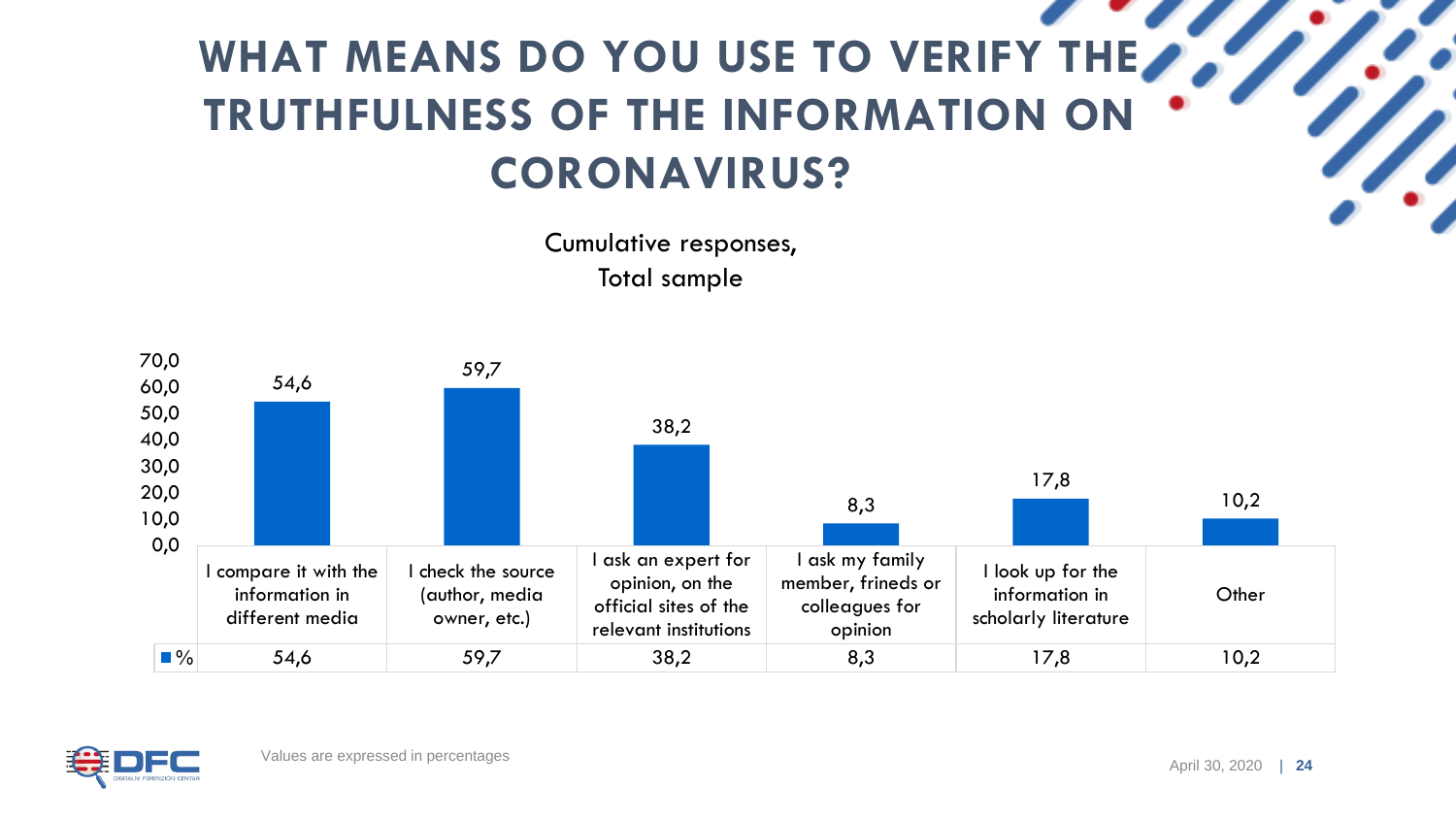

## RESPONSIBILITY AND INFORMATION CONTROL

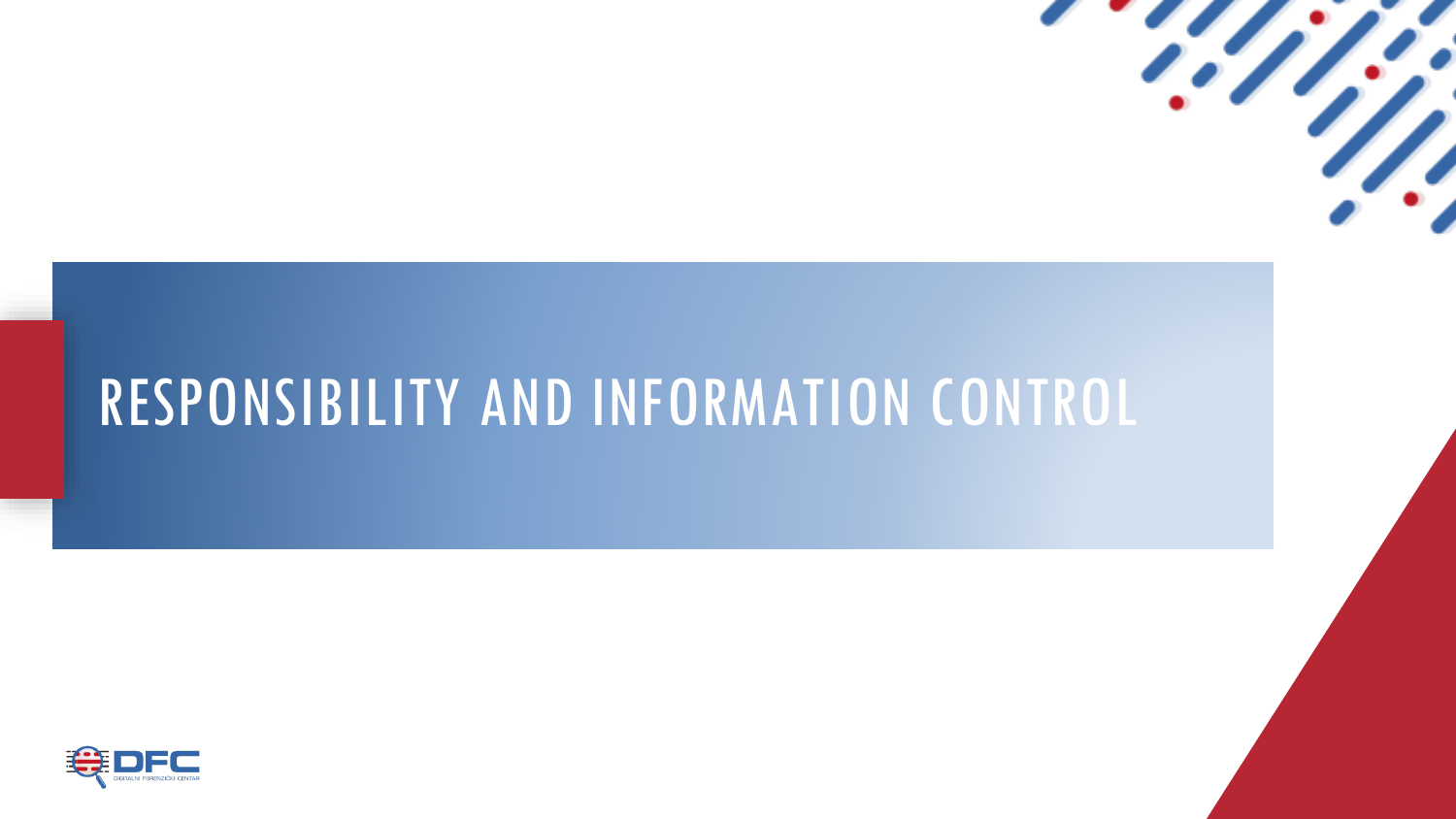#### **DO YOU THINK THAT THE GOVERNMENT SHOULD MONITOR AND CONTROL MEDIA CONTENT ON INTERNET TO STOP FAKE NEWS AND DISINFORMATION SPREADING?**



Total sample

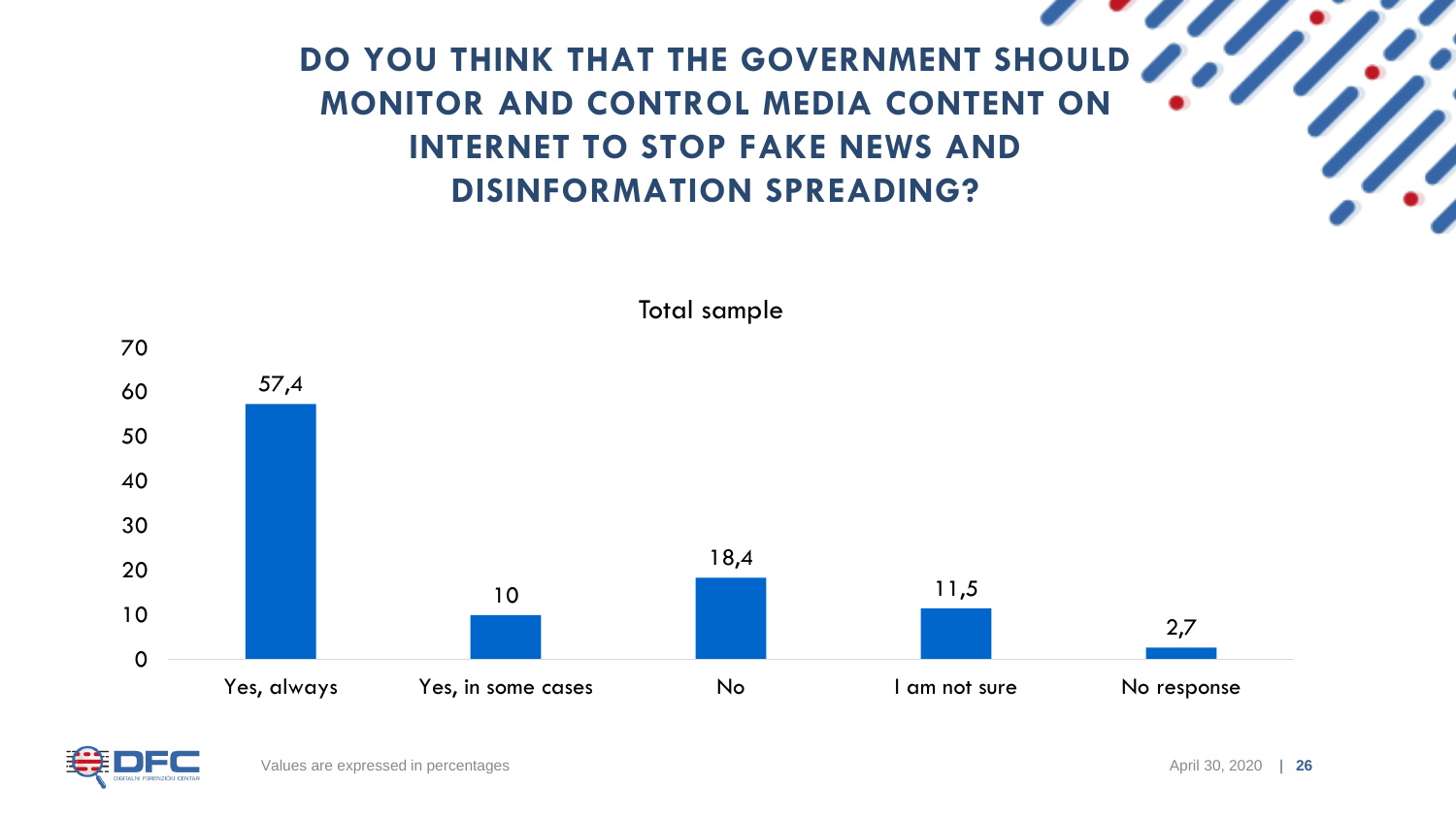## WHO IS THE MOST RESPONSIBLE FOR **PARTICIPATE EDUCATING THE CITIZENS ON MEDIA LITERACY?**